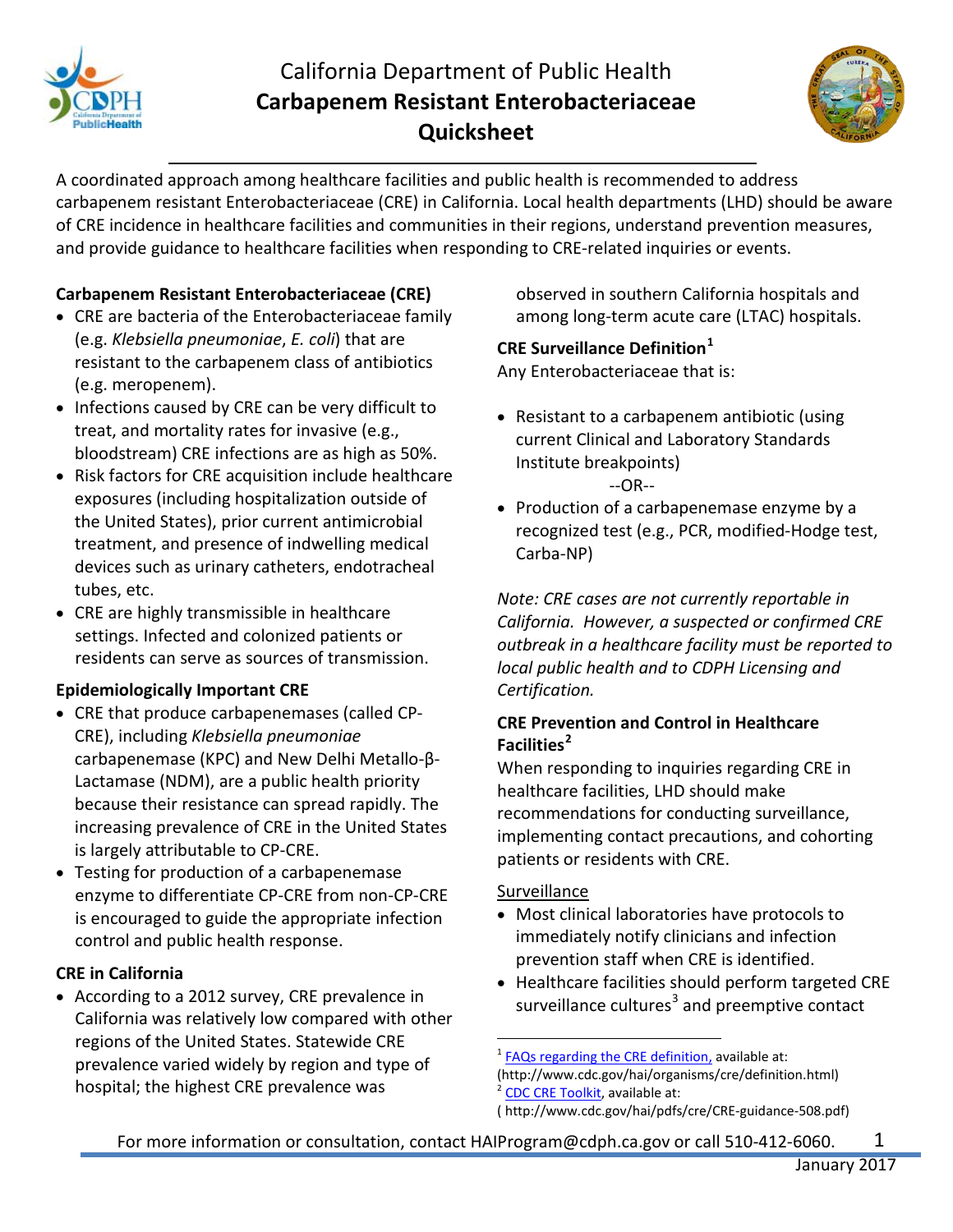precautions for patients or residents at risk for CRE, including:

- Patients or residents admitted from LTAC hospitals
- Patients or residents admitted from facilities known to have ongoing CRE transmission or experiencing a CRE outbreak
- **Patients or residents epidemiologically** linked to a newly identified CRE case
- **Patients or residents residing in intensive** care units or other care areas identified by periodic point prevalence surveys as having high CRE rates

### Contact Precautions

 $\overline{a}$ 

In acute care hospitals and high-acuity post-acute care settings (e.g., ventilator units of skilled nursing facilities), implement contact precautions for patients infected or colonized with CRE.

- Contact precautions consist of gowns and gloves for all patient contact, and contact with environmental surfaces in the patient's room.
- In general, contact precautions should be continued for the duration of hospitalization. Repeated bacterial cultures to demonstrate CRE "clearance" are not generally recommended, because CRE can be shed intermittently and patients may remain colonized for greater than six months.

In lower-acuity long-term care facilities<sup>[4](#page-1-0)</sup>, use of contact precautions for CRE-infected or colonized residents may be modified depending on the clinical and functional status of the resident and his/her risk of serving as a source for transmission.

• CRE colonized or infected residents who are at high risk for CRE transmission should be placed in

<span id="page-1-0"></span><sup>3</sup> CDC'[s CRE Surveillance Culture Protocol,](http://www.cdc.gov/hai/pdfs/labSettings/Klebsiella_or_Ecoli.pdf) available at: (http://www.cdc.gov/hai/pdfs/labSettings/Klebsiella\_or\_Ecoli.pdf) <sup>4</sup> Recommendations for Infection Control for Residents with CRE [in Long-Term Care Facilities](http://www.cdph.ca.gov/programs/cid/Documents/CareofCREinLongTermCareFacilities.pdf) are available at:

contact precautions. Examples of higher risk residents include those who:

- Are receiving post-acute care following a recent hospitalization
- Are totally dependent on assistance for activities of daily living
- Are ventilator-dependent
- Are incontinent of stool or urine and stool or urine cannot be reliably contained
- Have a wound with drainage that is difficult to control
- Are cognitively unable to maintain personal hygiene
- Contact precautions may not be necessary for lower risk CRE colonized or infected residents of lower-acuity long-term care facilities who:
	- Are continent of stool and urine;
	- Are less dependent on staff for activities of daily living;
	- Are cognitively able to follow instructions to perform hand hygiene; and
	- Do not have draining wounds.
- Lower risk residents need not be restricted from common gatherings in the facility.
- In situations where contact precautions have been relaxed, healthcare providers should strictly adhere to standard precautions. Standard precautions include use of gloves and/or gowns when contact with colonized/infected sites or body fluids is possible, such as during assistance with bathing or toileting, performing wound care or dressing changes, or manipulating devices.
- The determination to discontinue contact precautions in lower acuity long term care facilities should be made on a case-by-case basis, depending on the clinical and functional status of the resident, i.e., when the resident's secretions or drainage can be contained, and how dependent the resident is on staff for assistance with activities of daily living.
- Repeated bacterial cultures to demonstrate CRE "clearance" are not generally recommended to discontinue contact precautions.

<sup>(</sup>http://www.cdph.ca.gov/programs/cid/Documents/CareofCREinL ongTermCareFacilities.pdf)